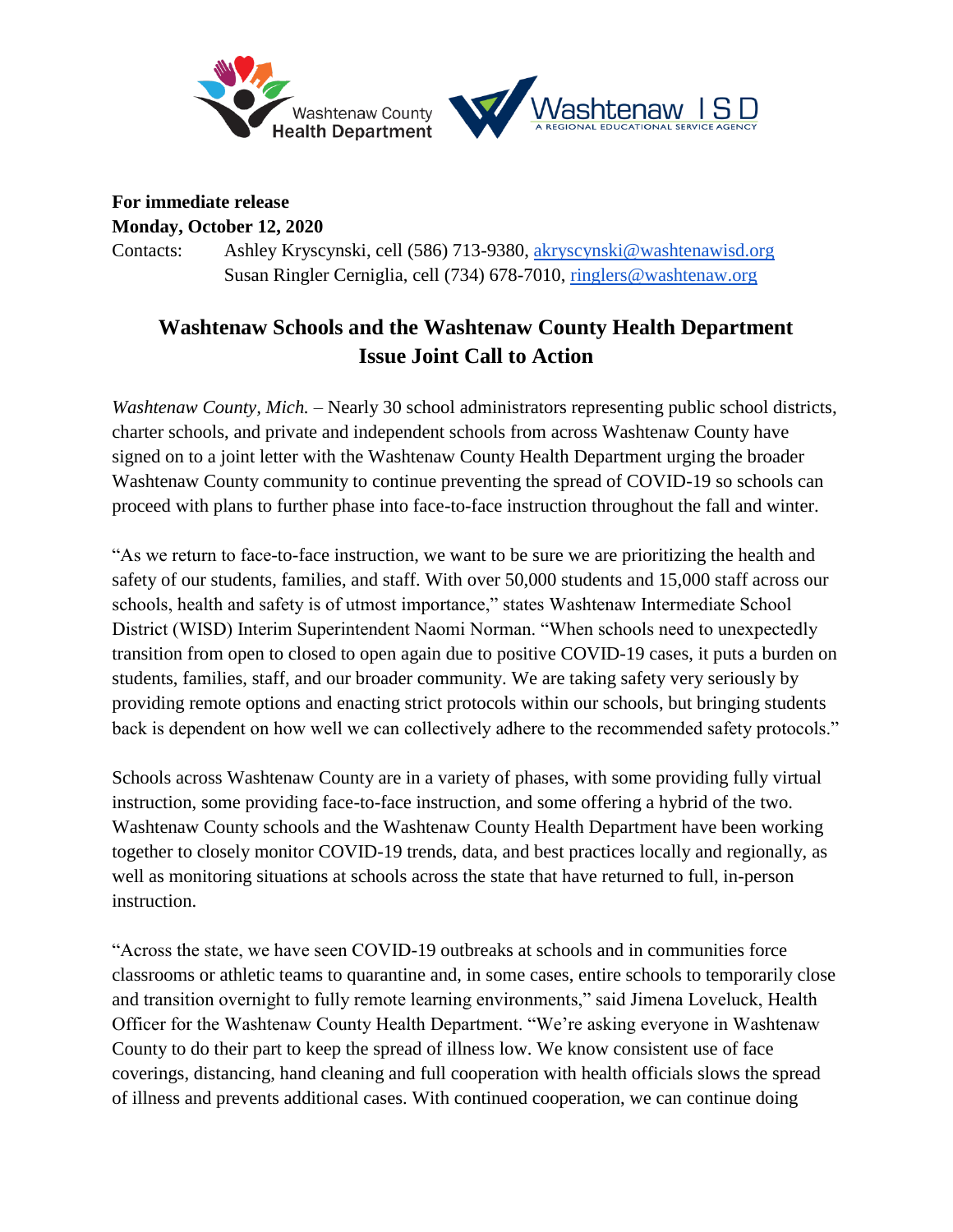

things we love as safely as possible and keeping in mind that COVID-19 continues to circulate in our communities."

Their joint letter states:

"To our community,

You are with us through it all. You are with us on the football field and at volleyball matches. You support the band boosters and you volunteer for field trips. You help us in our classrooms and you donate school supplies each fall. All of this looks different now because of COVID-19, but with your help, we can *all* return to school as safely as possible and while protecting everyone's health to the greatest degree possible.

We miss each of our students, from our youngest learners to our seniors preparing for graduation this spring. We know this year has been harder and more challenging than any other, and we are eternally grateful for all of your continued support, patience, and unwavering commitment to our schools. We are eager to fully return to school and we know you and your children are too.

In order for us to all return to school this fall and winter, we are asking everyone in our community to do what it takes to minimize the spread of COVID-19 by taking the following actions:

#### **Get Your Flu Vaccine**

Everyone six months and older needs a flu vaccine, especially this year. Widespread flu vaccination will reduce the spread of flu during the COVID pandemic and help prevent serious illness as much as possible. It also reduces the chances of people becoming infected with both flu and COVID-19 at the same time. Contact your healthcare provider or pharmacist for more information on getting vaccinated or [click here](https://www.washtenaw.org/1332/Flu-Vaccine) for a list of upcoming flu vaccine events.

#### **Wear Your Face Covering**

Wearing a face covering is one of the most effective ways to minimize the spread of COVID-19, which may be spread by people who are not showing symptoms. The virus spreads easily between people through respiratory droplets when an infected person coughs, sneezes, talks, or yells.

#### **Social Distance**

Social distancing, or staying at least 6 feet away from people you do not live with, is another effective strategy that will help prevent the spread of COVID-19. Being outdoors in an open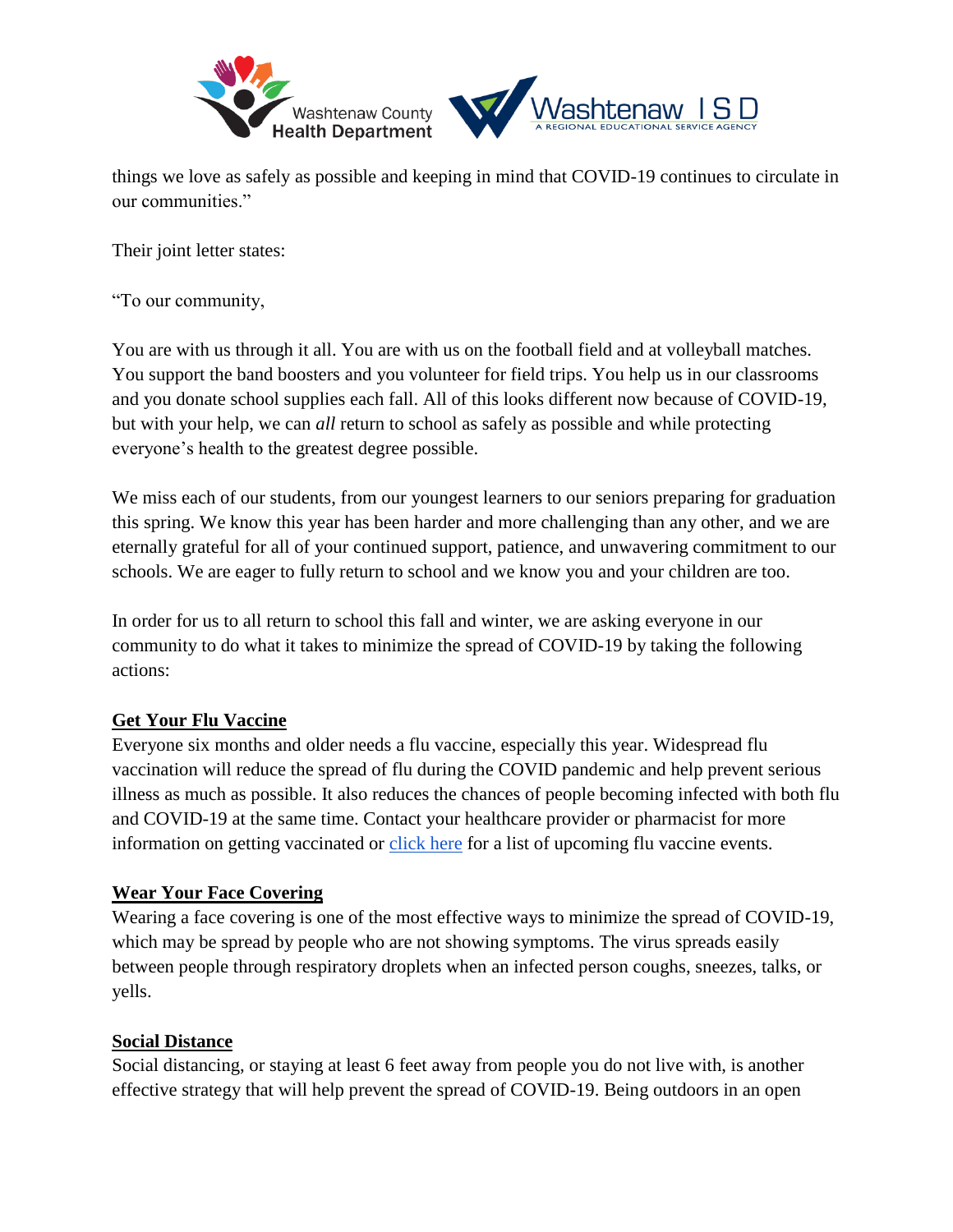

space is safer, and the Washtenaw County Health Department recommends avoiding being in small rooms with poor airflow with non-household members. *This means no indoor parties, sleepovers, or other social get-togethers with non-household members where there is poor ventilation or closed windows*.

## **Practice Good Hygiene**

Wash your hands frequently with soap and water for at least 20 seconds or use hand sanitizer if you do not have soap and water. Avoid touching your face and mouth, and cover your coughs and sneezes.

### **Monitor Your Symptoms and Stay Home If You Feel Under the Weather**

People with COVID-19 may have many different symptoms that range in severity. Common symptoms include fever, cough (not attributed to allergies or asthma), shortness of breath, runny nose or sore throat, muscle aches, severe tiredness, chills, new loss of taste or smell, or diarrhea.

## *If you or your child are experiencing any of these symptoms, even mild ones, stay home*.

Manage symptoms with fever-reducing medicine, stay hydrated and eat when you can, and stay away from people and pets in your household. Call your doctor if symptoms keep getting worse or call 9-1-1 if you have difficulty breathing, chest pain, or if you are feeling light-headed or unstable.

#### **Cooperate Fully with Case Investigation and Contact Tracing**

Remember the virus that causes COVID-19 continues to circulate locally. Cases can and do occur. Cooperating with public health guidance is the best way for us to stop any additional spread once a case has been identified. This means responding promptly to school and health officials and answering questions honestly - to protect everyone's health.

Please remember that not everyone infected with COVID-19 shows or feels symptoms, which is why getting a flu shot, wearing a face mask, social distancing, practicing good hygiene habits, cooperating with case investigation and contact tracing are all critical to keeping yourself, your loved ones, and those around you safe and healthy.

As educators, we are truly excited to see all of our students again! Over the last few months, we have watched and learned important lessons from other school communities who have returned to varying levels of face-to-face instruction. We have carefully planned to ensure our classrooms are safe, healthy, and welcoming learning environments ready for students and staff.